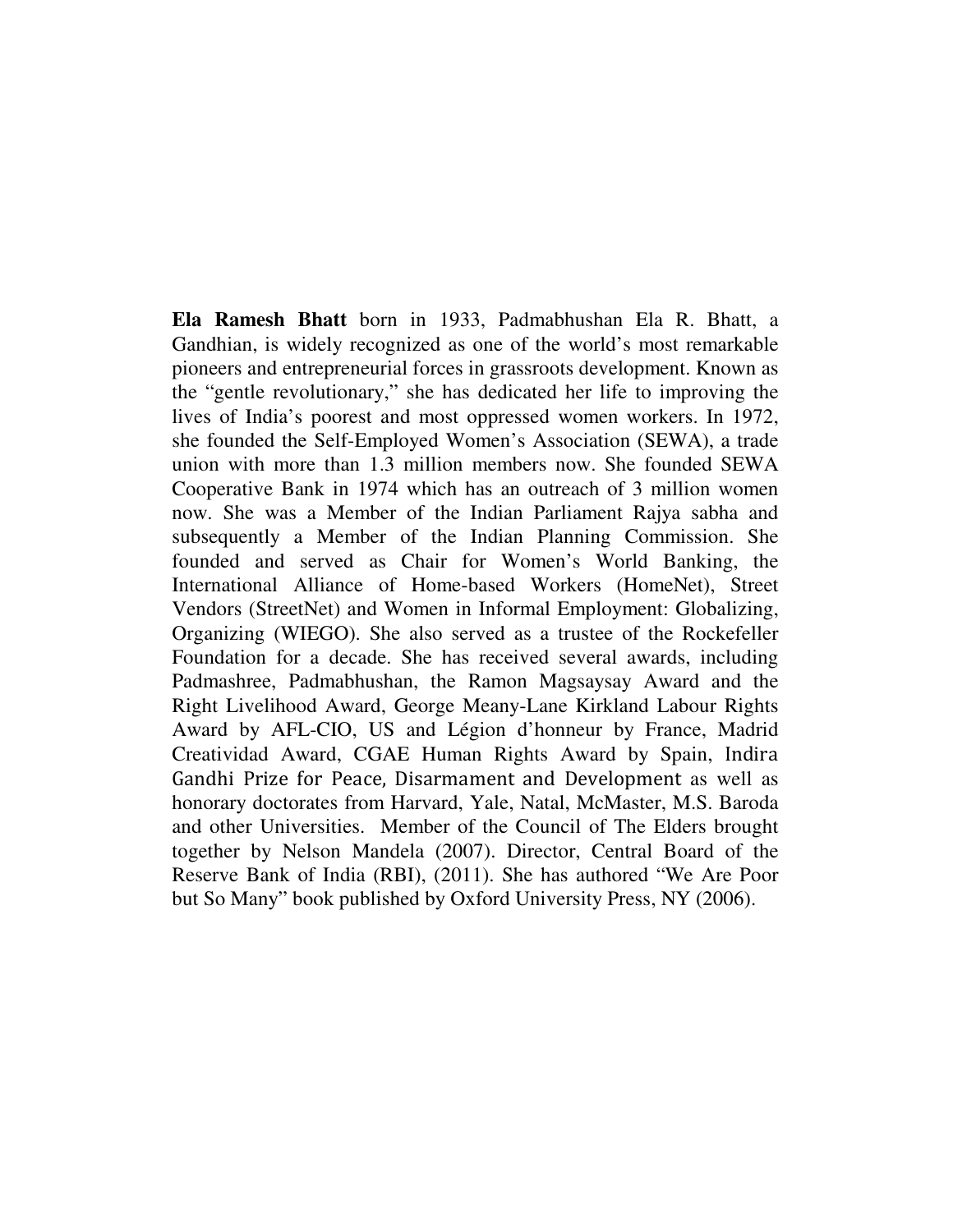## **ELA RAMESH BHATT**

| <b>Address</b>                      | SEWA (Self Employed Women's Association),                                                                                                |
|-------------------------------------|------------------------------------------------------------------------------------------------------------------------------------------|
|                                     | Ahmedabad - 380 001. India                                                                                                               |
|                                     | Tel.: 91-79-25506477, (O) 91-79-27552215 (R),                                                                                            |
|                                     | Fax No.: 0091-79-25506446                                                                                                                |
|                                     | Email: bhattela@sewa.org                                                                                                                 |
| <b>Current</b>                      | Member, National Innovation Foundation, Delhi, (2000—)<br>$\ddot{\cdot}$                                                                 |
| <b>Positions</b>                    | Member, Board, Gujarat Vidyapith, Ahmedabad (2004-)                                                                                      |
|                                     | Member, The Elders, Johannesburg (2007-)                                                                                                 |
|                                     | Director, Central Board of the Reserve Bank of India (RBI), (2011-)                                                                      |
|                                     | Trustee, Sabarmati Gandhi Ashram, Ahmedabad (2014---)                                                                                    |
|                                     |                                                                                                                                          |
| <b>Positions Held:</b>              | Junior Lawyer: Textile Labour Association, Ahmedabad, founded by<br>Mahatma Gandhi (1955-70)                                             |
|                                     | Founder General Secretary, SEWA, (1972-1996)                                                                                             |
|                                     | Founder Chair SEWA Cooperative Bank. (1974-1998)                                                                                         |
|                                     | Founder Chair, Indian School of Microfinance for Women (2003-2011)                                                                       |
|                                     | Founding Trustee and Chair, Women's World Banking, New York (1980-2000)                                                                  |
|                                     | Member of Parliament (Rajyasabha), nominated by the President of India,                                                                  |
|                                     | $(1983-1988)$                                                                                                                            |
|                                     | Member of the Planning Commission of India, (1989-1991).                                                                                 |
|                                     | Chair, National Commission on Self-Employed Women (1984-1988).                                                                           |
|                                     | Founding, Chair, Friends of Women's World Banking, India (1981-2002).                                                                    |
|                                     | Member, Second National Commission on Labour. (2000-2002)<br>Member, Board of Trustees, Rockefeller Foundation, New York (1991-2003).    |
|                                     | Member, Advisory Committee, Asia Society, New York (1991 - 2005)                                                                         |
|                                     | Founding Chair, HOMENET : International Network of Homebased Workers                                                                     |
|                                     | $(1996 - 2005)$                                                                                                                          |
|                                     | Chair, WIEGO (Women in Informal Employment: Globalising Organising), Boston,<br>$(1997-2008).$                                           |
|                                     | Founding Chair, 'Sa-Dhan', Association of Micro Finance Institutions of India -<br>Delhi, (1998 – 2011)                                  |
|                                     | Member, Consultative Group to Assist the Poorest (CGAP), The World Bank,<br>Washington, (1999-2005).                                     |
|                                     | Founding Chair, STREETNET : International Alliance of Street Vendors<br>$(2000-2005)$                                                    |
|                                     | Member, Board of Trustees, Enterprise Works Worldwide, Washington (2000-2005).<br>World Commission on Urban Future, Berlin, (2001-2004). |
|                                     | Member, Independent Commission on Poverty Alleviation, SAARC (South Asian<br>Regional Cooperation) (2001-2003).                          |
|                                     | Member, Governing Body, Indian Institute of Management,                                                                                  |
|                                     | Ahmedabad, (1998-2011).                                                                                                                  |
|                                     | Authority, (Insurance Regulatory and Development Authroity), Hyderabad<br>$(2006 - 2010)$                                                |
|                                     | Member, National Integration Council, Delhi (2009-2014)                                                                                  |
|                                     |                                                                                                                                          |
| <b>Honours</b><br><b>Conferred:</b> | Susan B. Anthony Award for National Integration. India, 1982.                                                                            |
| India                               | Padmashree, Government of India. 1985.<br>Padmabhushan. Government of India. 1986.                                                       |
|                                     | Vishwa Gurjari, 1996.                                                                                                                    |
|                                     | Yashvantrao Chavan Award for National Integration, 1999.                                                                                 |
|                                     | Nagar Bhushan, Ahmedabad Municipal Corporation, 1998.                                                                                    |
|                                     | FICCI's Millenium Life-time Achievement Award, Delhi, 2000.                                                                              |
|                                     | Diwaliben Mehta Award for Rural Upliftment, 2002.                                                                                        |
|                                     | Dr. V. Krishnamurthy Award for Excellence, Centre for Organisation Development,                                                          |
|                                     | Hyderabad, 2003.                                                                                                                         |
|                                     | Economic Times Award, Businesswoman of the Year, 2003                                                                                    |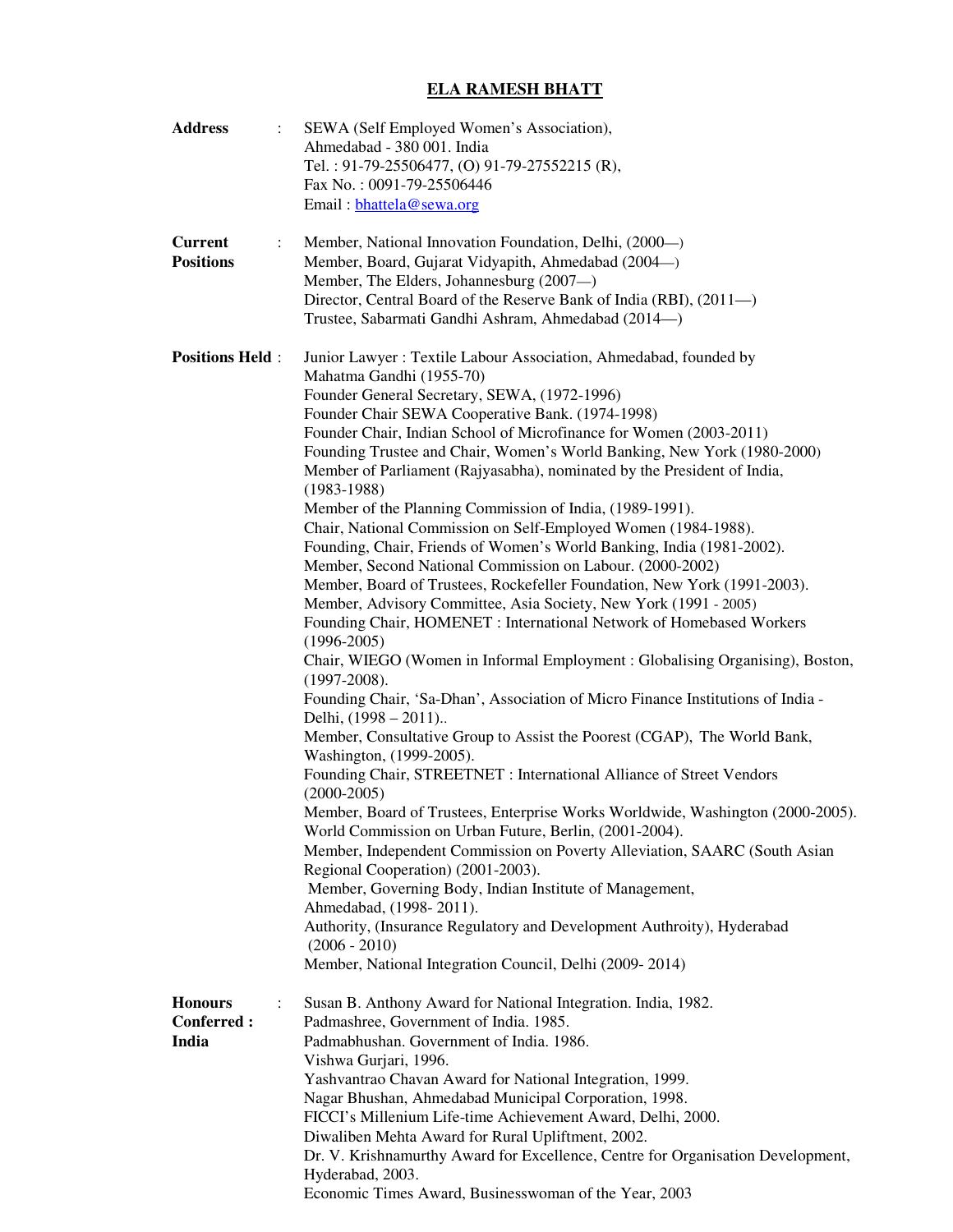Lal Bahadur Shastri Award for Excellence in Public Administration, Academics and Management, 2004. Sahakar Ratna for leading cooperative movement in Gujarat, 2005. Lakshmipat Singhania - IIML National Leadership Awards, 2004 The Sat Paul Mittal National Award for outstanding service to humanity, Nehru Sidhant Kender Trust, 2006 CNBC TV18 India Business Leader Award for Social Entreprise, 2006 Zee Astitva Awards for Lifetime Achievement, 2006 Ernst & Young Entrepreneur Award, 2007 FLO Women Achievers Award for Excellence in the field of Social Activism. FICCI, 2008 The Lifetime Achievement Award of Excellence, Indian Institutes of Technology (IITs), 2008. Lifetime Achievement Award, Real Hero, CNN-IBN and Reliance Industries, 2009. Construction Industry Development Council Vishwakarma Award for Achievement for Social Upliftment, 2009. BMA Life Time Achievement Award for Social Entrepreneurship, Bombay Management Association, 2008-2009. Bank of Baroda Sun Lifetime Achievement Award, 2009. Microfinance India Lifetime Achievement Award, HSBC India, 2010 Vishwapratibha Award, Vishwa Gujarati Samaj, 2011 Public Service Excellence Award, AIMA, 2011. Received Tamrapatra as Honorary Member of Bharatiya Vidya Bhavan, Bombay, 2012 Indira Gandhi Prize for Peace, Disarmament and Development, Government of India, 2011 India's 25 Greatest Global Living Legends Award by NDTV, Delhi, 2013 Life Time Achievement Award, Union Bank of India, 2014 **International :** Ramon Magsaysay Award for "Community Leadership". Manila, 1977. Right Livelihood Award (The Alternate Nobel Prize) for "Changing the Human Environment". Stockholm, 1984. Women in Creation Award. Alliance de Femme. Paris, 1990. CARE Humanitarian Award. Washington D.C., 1994. 2000 Humanitarian Award, Inter Action, Washington, 2000. Asia Society Award: Builder of Bridges between Asians and Americans, 2000. Global Leadership for Lifetime Award by Women's Global Summit in Mexico, 2005 Women Together Award by Fundación Forum and Women Together, Madrid, 2006 Légion d'honneur by Government of France, 2006 George Meany-Lane Kirkland Human Rights Award by AFLCIO, Washington, 2005 Madrid Creatividad Award by Madrid World Centre for Creativity, 2006 Isabel Ferrer Award by Government of Valencia, 2007

William Benton Medal for Distinguished Public Service, University of Chicago, 2007 Gandhi Peace Prize, Simon Fraser University, Vancouver, 2009.

 CGAE Human Rights Award 2009, *Consejo General de la Abogacía Española*, Spain, 2009.

 Niwano Peace Prize, Niwano Peace Foundation, Japan, 2010. Entrepreneur for the World 2010 Award in the Social Entrepreneur, World Entrepreneurship Forum, Lyon, France. The First Fairness Award, Global Fairness Initiative, Washington DC, USA, 2010.

'The Freedom from Want Medal', Roosevelt Institute, Netherlands, 2012